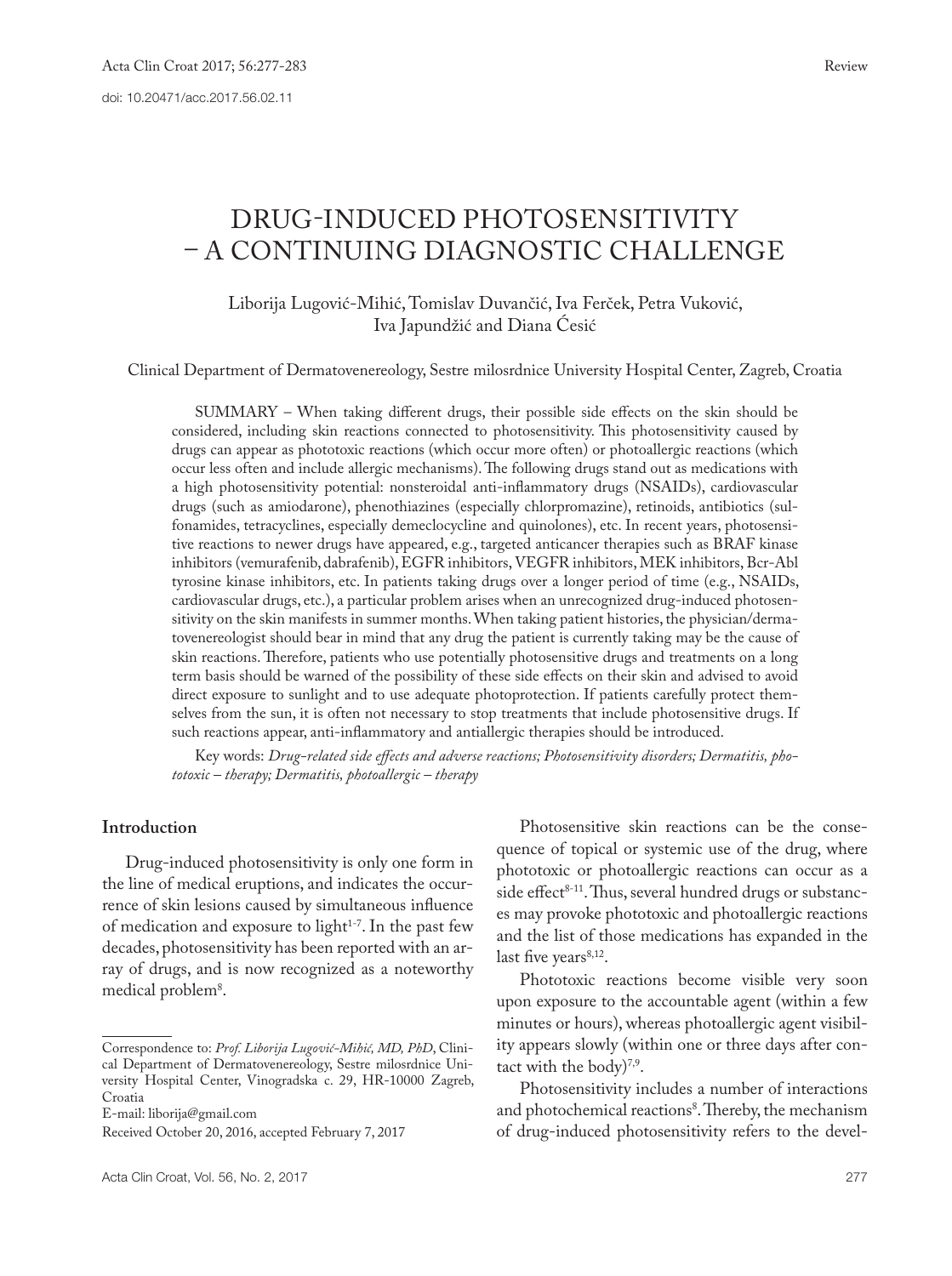opment of interaction between a chemical agent and light, while a photosensitive agent reacts to harmless UV radiation $9-11$ . These reactions to drugs are mostly stimulated by action spectrum within the UVA (320- 400 nm) and visible light range or sometimes UVB (290-320 nm) range. Phototoxic reactions are frequent and can occur in the majority of individuals given large enough dose of phototoxic drug while being exposed to enough light. These reactions can be caused by any of these drugs used orally, topically (e.g., creams, fragrances, soaps, etc.), or injected. There are many potential drugs and exogenous agents causing photosensitivity reactions, such as nonsteroidal anti-inflammatory drugs (NSAIDs), antiarrhythmics, antihypertensives, neuroleptic drugs, antibiotics, retinoids, etc.<sup>4,9,10,13</sup>. Generally, the main systemic drugs inducing photosensitivity are NSAIDs, antimicrobials, and cardiovascular drugs, whereas the main topical agents that cause contact photosensitivity are NSAIDs<sup>1</sup>. Clinically, phototoxic and photoallergic reactions occur in the sunexposed areas of the skin, including the face, neck, hands and forearms, where various skin lesions can appear (Figs. 1 and 2).

Although similar in clinical picture, phototoxic and photoallergic skin reactions have few distinguishing characteristics<sup>9-11</sup>. Phototoxic disorders have a high incidence, whereas photoallergic reactions are much less frequent in the human population. In phototoxic reactions, the amount of agent required for photosensitivity is large and the mechanism does not include immune reactions but light-activated cell membrane compounds and DNA. On the other hand, in photoallergic reactions, the amount of agent required for photosensitivity is small and the mechanism includes cellmediated immune responses (type IV) to a light-activated compound<sup>9,14</sup>. In phototoxic reaction, distribution includes only sun-exposed skin and clinical characteristics are similar to exaggerated sunburn, whereas photoallergic reaction includes dermatitis (systemic administration of photo-allergen causes a picture of drug eruption, while topical application of the substance causes eczematous morphology $)^{4-10}$ . Generally, drug-induced photosensitivity reactions can occur in persons of any age. There are data showing that skin reactions to drugs appear in the form of photosensitive eruption in 8% of cases<sup>15</sup>. Generally, photoallergic reactions are more common in men than in women. Phototoxic reactions to a drug or treatment, in combination with sunlight, involve a complex pathogenic mechanism. In phototoxic reactions to photosensitive drugs or substances, energy from UV radiation is absorbed by the molecules of phototoxic agents, resulting in the formation of substances such as free radicals and others which can cause toxic cell damage, resulting in skin cell death. Phototoxic dermatitis includes a complex mechanism of cell damage and comprises a complex of different reactions<sup>9</sup>. Thereby, photoactivation of a compound results in the activation of electrons (from the stable singlet state to an excited triplet state), which then return to a more stable configuration and transfer their energy to oxygen. Thus, reactive oxygen intermediates (e.g., singlet oxygen, superoxide anions, and hydrogen peroxide) damage cell membranes and DNA. This includes the signal transduction pathways and production of proinflammatory cytokines and arachidonic acid metabolites, resulting in skin inflammatory response<sup>4,9</sup>. Clinically, phototoxic lesions on the skin are usually noticed relatively quickly (within 5-20 hours from exposure) by lesions in the sun-exposed areas, with erythema, edemas, blisters, exudates and desquamation, followed by the possible additional delay of hyperpigmentation (Figs. 1 and 2).

On the other hand, photoallergic reactions develop only in a minority of individuals exposed to the combination of a compound (mostly systemic drugs) and UV light $6-9$ . The amount of drug required to elicit photoallergic reactions is considerably smaller than that required for phototoxic reactions. In photoallergic reactions to drugs influenced by UV radiation, there is a change of the molecule form into a new matter, causing response of the immune system and it can extend to all parts of the body. In doing so, UV energy causes binding of the drug as a hapten to proteins in epidermal cells, creating an antigen which synthesizes lymphocytes in the vicinity; all this occurs in the predisposed and previously sensitized person (type IV reaction)9,14. Reactions in a sensitized person can occur after repeated exposure to the drug and sunlight and are manifested in the skin some time later than phototoxic reactions (beginning within 24-72 hours after exposure to drug and light).

Clinically, photoallergic reactions to a drug usually manifest as a pruritic eczematous eruption, and in the acute phase there is erythema and vesicles, while more chronic exposure results in erythema, lichenification and scaling<sup>7-10,15</sup>. Opposed to phototoxic reactions, photoallergic skin lesions can also spread out of the sunexposed area, and hyperpigmentation does not occur.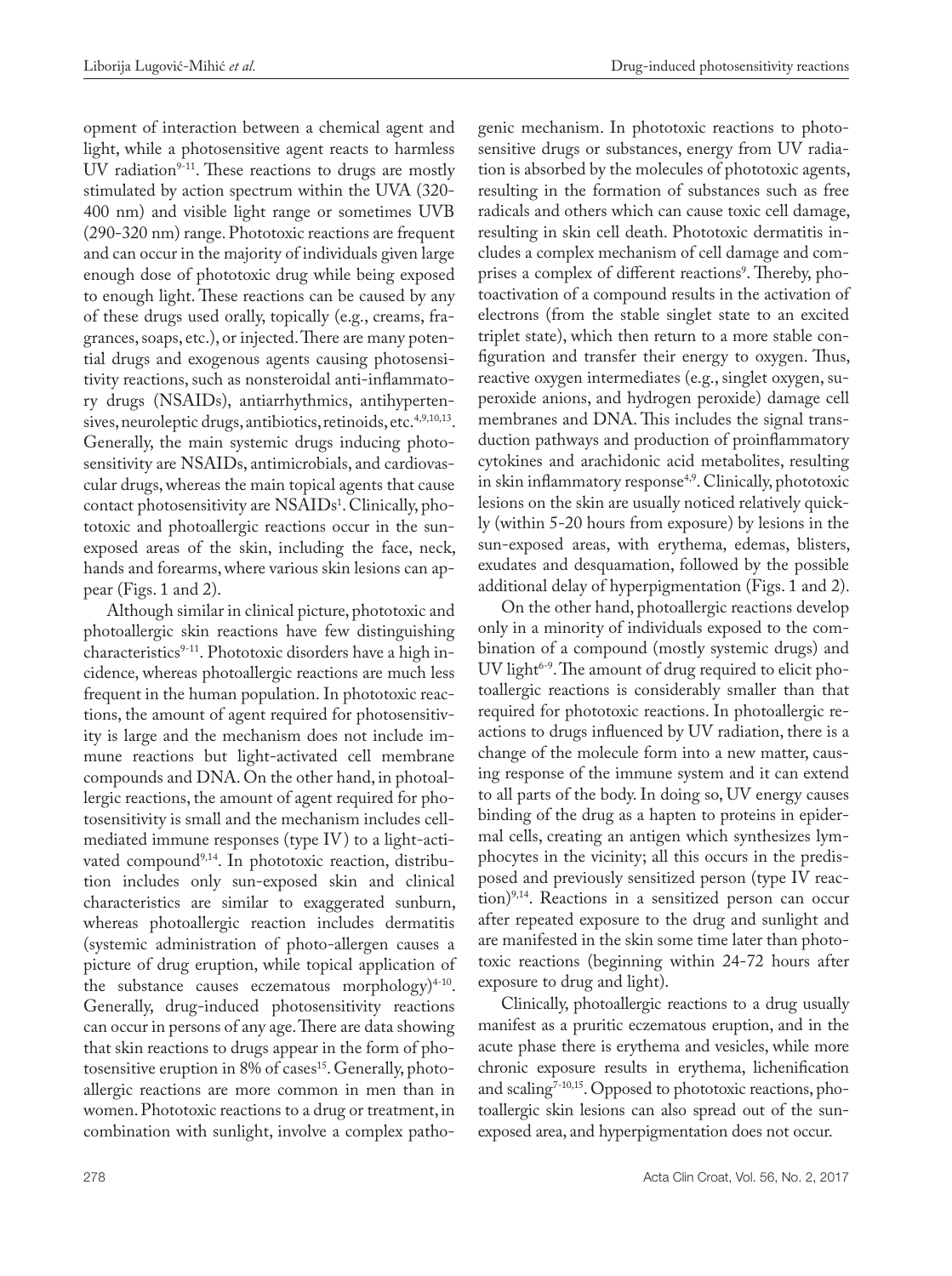

Phototoxic effects of the drugs can also be used for therapeutic purposes, e.g., application of a photosensitizer such as psoralen and aminolevulinic acid. Thus, psoralen and ultraviolet light therapy (UVA) are combined as a type of phototherapy (PUVA), which is used to treat different skin diseases. Thereby, psoralen makes the skin more sensitive to UV light where psoralens intercalate within DNA. Thus, monofunctional adducts are formed, and after exposure to UVA radiation, bifunctional adducts within DNA appear, although it is still not known how bifunctional adducts cause photosensitivity<sup>9</sup>. Also, photodynamic therapy (PDT) is a treatment which also uses photosensitizing agents  $(e.g.,$  topical aminolevulinic acid). The phototoxic effect of the agents may cause skin lesions (e.g., actinic keratoses) to disappear or decrease in size<sup>12</sup>.

In addition, drugs with potential photosensitivity may have other skin manifestations, for example, porphyria (e.g., liver damage by oral contraceptives) or lupus erythematosus (e.g., hydralazine).

# **Drugs and Substances Associated with Sensitivity to the Sun**

It is noticeable that drugs and substances have different potential for causing skin photosensitivity. The



*Fig. 1. Phototoxic reaction caused by doxycycline. Fig. 2. Phototoxic reaction caused by antihypertensive drug.*

drugs which are often associated with photosensitivity reactions are NSAIDs (e.g., ibuprofen, ketoprofen, piroxicam, diclofenac), cardiovascular drugs (furosemide, amiodarone, thiazides), antibiotics (tetracyclines, ciprofloxacin, sulfonamides), psoralens, neuroleptic drugs such as phenothiazines (especially chlorpromazine), oral contraceptives, retinoids (isotretinoin, acitretin), antifungals, etc.<sup>2,3,9,16,17</sup>. Several antibiotics and related drugs are associated with photosensitive reactions, e.g., amoxicillin, ciprofloxacin, clofazimine, dapsone, demeclocycline, doxycycline, enoxacin, flucytosine, griseofulvin, lomefloxacin, minocycline, nalidixic acid, norfloxacin, ofloxacin, oxyfloxacin, oxytetracycline, pyrazinamide, sulfonamide, tetracycline, trimethoprim, etc.<sup>9,15-17</sup>.

In general, it is noted that photosensitive reactions are often induced by compounds with halogen elements (amiodarone, chlorpromazine, fluoroquinolones, chloroquine, hydrochlorothiazide, etc.). Amiodarone (antiarrhythmic) is especially connected to the common incidence of photosensitivity reactions, depending on therapy dose and duration. Usually, symptoms develop within two hours of sun exposure in the form of burning sensation and erythema, and sometimes occur as graphite-gray pigmentation in sun-exposed areas. The incidence in the population of pa-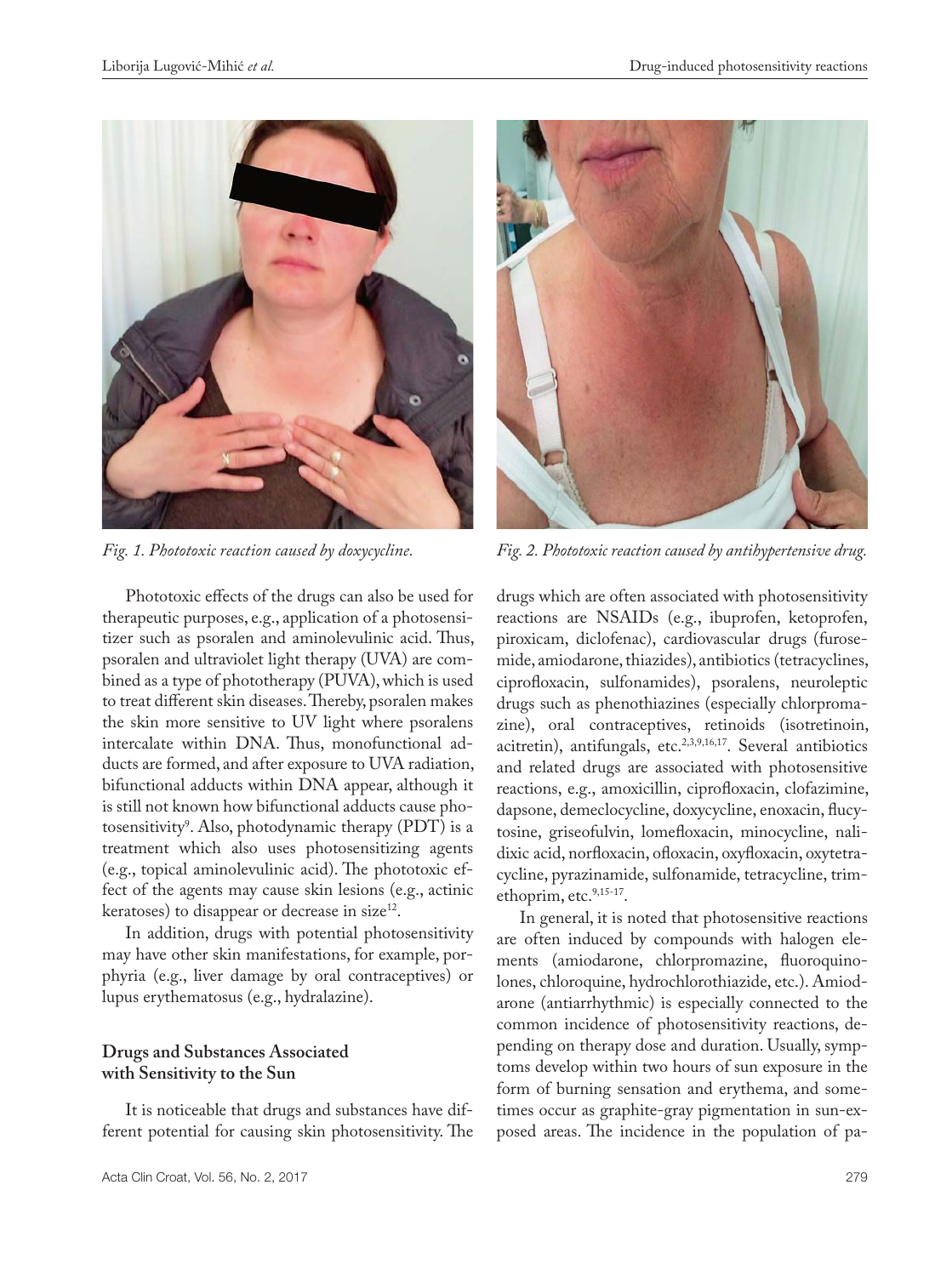tients with prolonged use of amiodarone reaches nearly 75% according to various sources, but they are often misdiagnosed or overlooked<sup>18</sup>. After drug discontinuation, photosensitivity may last for up to another four months, with gradual fading of lesions over months to years. In most cases, these effects are reversible and disappear after discontinuation of the drug.

Photosensitive reactions are also commonly related to chlorpromazine (antipsychotic), particularly when administered in high doses, and can cause skin lesions like burning and painful erythema (appearing in a few minutes after exposure) which can last for more than 24 hours, and sometimes golden-yellow or graphitegray pigmentation may occur, mainly on sun-exposed areas<sup>15</sup>.

In recent years, photosensitive reactions have appeared with newer drugs such as targeted anticancer therapies, for example BRAF kinase inhibitor vemurafenib (observed in 31%), dabrafenib, etc.<sup>19</sup>. Photosensitivity potential has also been reported with the use of epidermal growth factor receptor (EGFR) inhibitors**,** vascular endothelial growth factor (VEGF) receptor (VEGFR) inhibitors, mitogen-activating extracellular kinase (MEK) inhibitors, Bcr-Abl tyrosine kinase inhibitors, and other therapies such as chemotherapeutics<sup>19-22</sup>. In addition, photoreactions to biologics are also possible (e.g., tocilizumab)23.

Medications also differ in the frequency of phototoxic and photoallergic reactions. Some of the drugs more frequently cause phototoxic reaction (tetracyclines, sulfonamides, furosemide, isotretinoin, acitretin, etc.), whereas others are more likely to cause photoallergic reaction (hypoglycemic sulfonylureas, sunscreens, dapsone), and some have an equal potential to cause both types of reactions (ketoprofen, hydrochlorothiazide, phenothiazines, etc.).

Topical preparations may also provoke photosensitivity reactions. According to research data, the leading contact photosensitizers are sunscreens and topical NSAIDs<sup>24</sup>. It is also necessary to consider photosensitivity when using cosmetics, sunscreens, herbal extracts, etc.<sup>25-29</sup>. Therefore, it is always necessary in practice to have in mind the possibility of reactions to topical drugs<sup>30</sup>.

Besides classic phototoxic and photoallergic reactions, some drugs may also cause a lichen planus-like eruption in sun-exposed areas, e.g., demeclocycline, hydrochlorothiazide, enalapril, quinine, quinidine,

chloroquine, hydroxychloroquine, etc.<sup>9,31</sup>. Sometimes photosensitizing drugs may also cause pseudoporphyria (skin lesions similar to porphyria cutanea tarda), e.g., after exposure to naproxen, nalidixic acid, tetracycline, sulfonylureas, furosemide, dapsone, amiodarone, etc.16,32.

### **Diagnosis and Therapy**

Drug-induced photosensitivity remains a common clinical problem and is often underdiagnosed<sup>1</sup>. In recognizing photosensitivity to a drug, most important are complete patient history and clinical appearance<sup>4-7</sup>. Patients who report photosensitivity should be asked about the medications they take and the products that are applied to their skin<sup>15</sup>.

In patients who take drugs over a longer period of time (e.g., NSAIDs, cardiovascular drugs, etc.), a particular problem occurs when an unrecognized druginduced photosensitivity manifests on the skin in summer months. Therefore, when taking patient history, the physician/dermatovenereologist should bear in mind that any drug the patient is currently taking could be the cause of skin reaction.

A clinical picture with the occurrence of skin lesions on sun-exposed areas, including the face, neck, hands and forearms, usually indicates potential photosensitivity which can be linked with the drug. Extended reaction usually indicates a systemic photosensitive agent, whereas localized reaction points to reaction to a topically applied photosensitizer<sup>9</sup>.

In diagnosing photosensitivity disorders, the most important procedure is photo-testing with UVA, UVB or sometimes visible light, performed by exposing small areas of the skin on the back or inner aspect of the forearms with gradually increasing doses of light. A positive reaction at the non-irradiated site with a stronger one at the irradiated site should be interpreted as both allergic dermatitis and photoallergic contact dermatitis reaction to the same compound.

The main investigative technique to diagnose photoallergic or phototoxic reactions is photopatch testing, although it is not commonly used<sup>24,33-35</sup>. However, to perform this kind of procedure, proper equipment is needed, which is often lacking. In the diagnosis of photoallergic contact dermatitis, photopatch testing is a crucial/important tool, performed by applying suspected photoallergens to the back in two sets, and subsequent reaction reading<sup>4,34,35</sup>.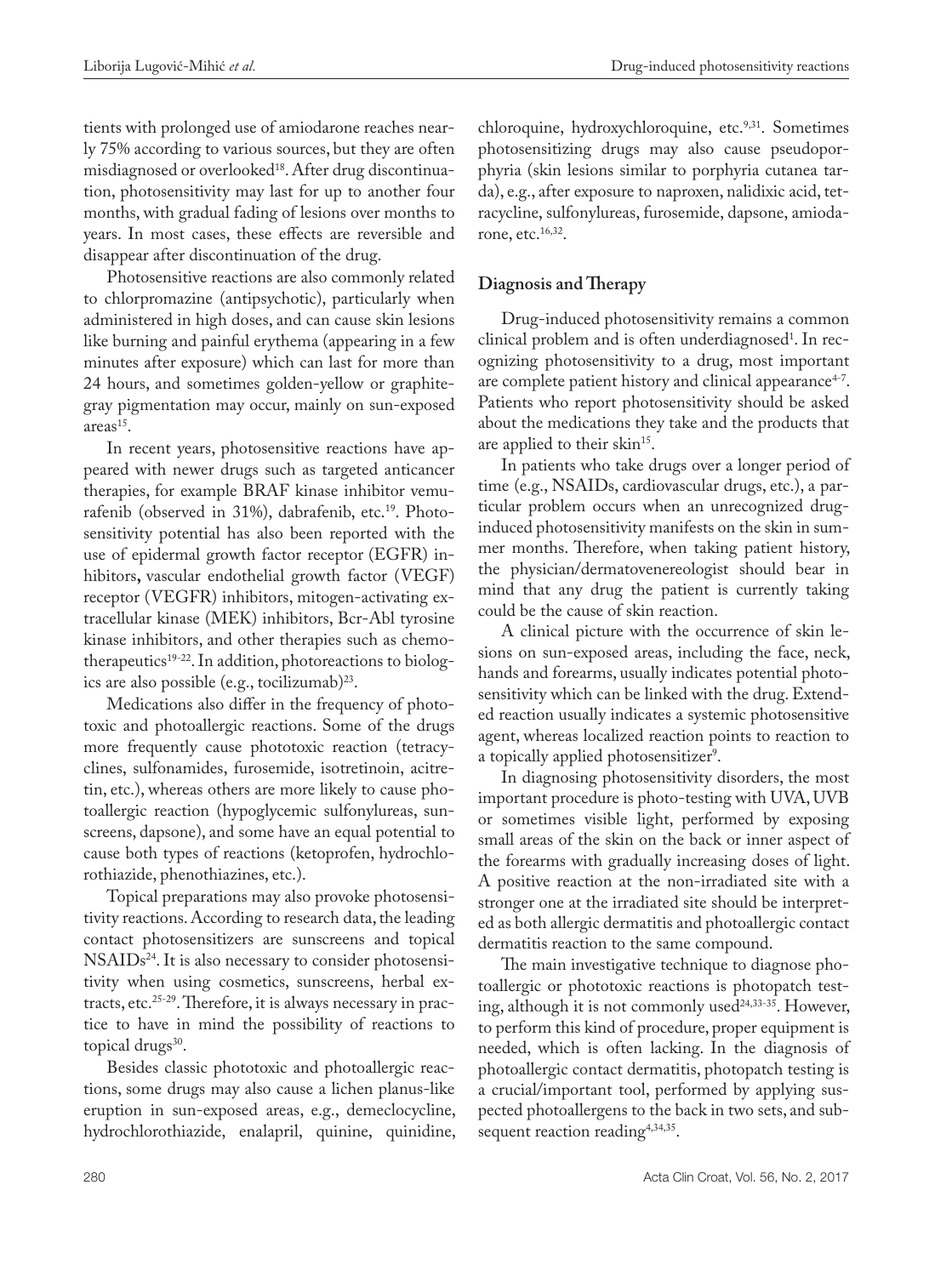Currently available testing methods also include the photoprick, photoscratch and illuminated intracutaneous tests $^{12}$ . If the causative photosensitizer is not the test substance but a metabolite of the test substance, a systemic photoprovocation test can be utilized.

Skin biopsy of phototoxic reactions may also be performed, although is not very useful because it often shows nonspecific changes (epidermal spongiosis, dermal edema, mixed infiltrate of lymphocytes, macrophages, neutrophils, etc.), but sometimes shows necrotic keratinocytes in acute stage. On the other hand, blue-gray pigmentation is characteristic of phototoxic reactions resulting from increased melanin in the dermis or deposition of the drug or its metabolites in the skin<sup>4,9</sup>. Histopathologic analysis of photoallergic reactions also includes epidermal spongiosis and dermal lymphocytic infiltrate, with necrotic keratinocytes, which is suggestive of photoallergy.

Treatment of phototoxic and photoallergic dermatitis includes identification and avoidance of the offending drug, symptomatic measures, topical corticosteroids, cool dressings, antihistamines, and sometimes systemic corticosteroids<sup>9-11</sup>. In severe phototoxic reactions, the management may even include burn care units. Generally, patients are advised to use the sunscreens with UVA protection with high sun protection factor (SPF), but sunscreens could also be causative agents, since they often contain para-aminobenzoic acid, which can cause photosensitivity of the skin.

On the other hand, it is important to know that SPF is not a reliable indicator of protection against drug-induced photosensitivity and primarily refers to the degree of protection against the UVB range. Patients with potentially photosensitive agents in long term therapy should be alerted to the problem and advised on proper protection. Such patients should avoid exposure to direct sunlight, wear protective clothing, and use a cream with high SPF4,5,15. In most cases of phototoxic eruptions, it is not necessary to stop drug therapy if sun protection is possible. However, in photoallergic reactions, the drug should be discontinued as soon as possible since the slightest sun exposure could cause serious reactions. If sun protection measures are applied on time, it is often not necessary to stop the treatments that include photosensitive drugs, but in the case that such reactions do show up, anti-inflammatory and antiallergic therapy should be introduced.

Although dermatological complications and photosensitivity usually do not influence the outcome of therapy and rarely cause discontinuation of treatment, they have great impact on the patient quality of life<sup>18,36</sup>.

## **Conclusion**

Patients who use potentially photosensitive drugs and treatments on long term basis should be warned of the possibility of these side effects on their skin, and should be advised to avoid direct exposure to sunlight, as well as to use appropriate photoprotection. In order to avoid photosensitive reactions, it is essential to know the photosensitizing properties of such drugs and to advise the patients. If sun protection measures are taken timely, it is often not necessary to stop treatments that include photosensitizing drugs. If such reactions do appear, anti-inflammatory and antiallergic therapies should be introduced.

# **References**

- 1. Monteiro AF, Rato M, Martins C. Drug-induced photosensitivity: photoallergic and phototoxic reactions. Clin Dermatol. 2016;34(5):571-81. doi: 10.1016/j.clindermatol.2016.05.006. Epub 2016 May 20
- 2. Zuba EB, Koronowska S, Osmola-Mańkowska A, Jenerowicz D. Drug-induced photosensitivity. Acta Dermatovenerol Croat. 2016;24(1):55-64.
- 3. Zuba EB, Francuzik W, Malicki P, Osmola-Mańkowska A, Jenerowicz D. Knowledge about ultraviolet radiation hazards and tanning behavior of cosmetology and medical students. Acta Dermatovenerol Croat. 2016;24(1):73-7.
- 4. Gould JW, Mercurio MG, Elmets CA. Cutaneous photosensitivity diseases induced by exogenous agents. J Am Acad Dermatol. 1995;33:551-73.
- 5. González E, González S. Drug photosensitivity, idiopathic photodermatoses, and sunscreens. J Am Acad Dermatol. 1996; 35:871-85.
- 6. Lim HW. Abnormal responses to ultraviolet radiation: photosensitivity induced by exogenous agents. In: Wolff K, Goldsmith LA, Katz SI, *et al*. (eds.). Fitzpatrick's Dermatology in General Medicine. New York: McGraw-Hill, 2008. p. 828-50.
- 7. Victor FC, Cohen DE, Soter NA. A 20-year analysis of previous and emerging allergens that elicit photoallergic contact dermatitis. J Am Acad Dermatol. 2010;62:605-10. doi: 10.1016/j.jaad.2009.06.084. Epub 2010 Feb 16
- 8. Zaheer MR, Gupta A, Iqbal J, Zia Q, Ahmad A, Roohi, *et al*. Molecular mechanisms of drug photodegradation and photosensitization. Curr Pharm Des. 2016;22(7):768-82.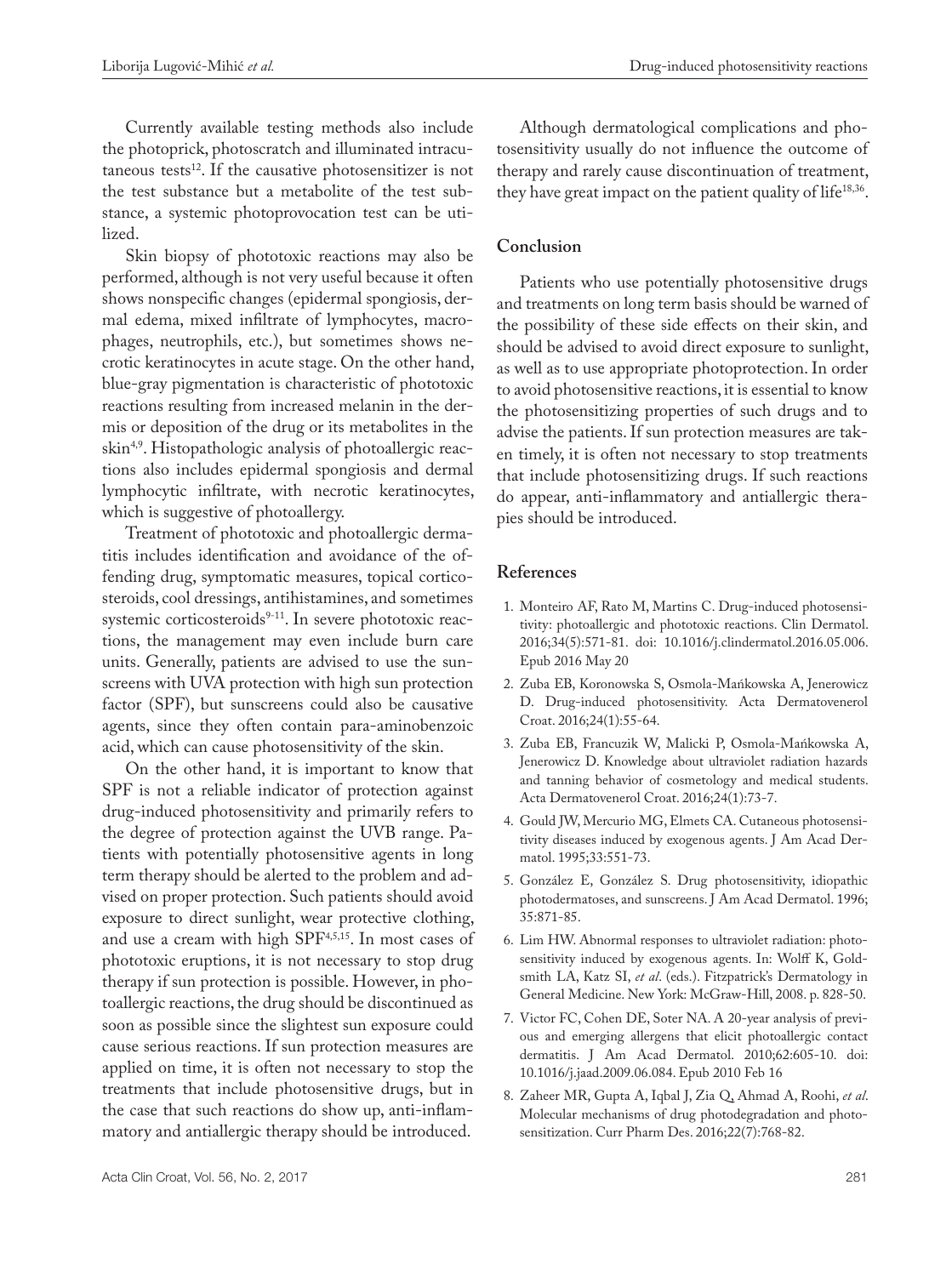- 9. Lehmann P. Photodermatoses. In: Burgdorf WHC, Plewig G, Wolff HH, Landthaler M, eds. In: Braun-Falco's Dermatology. 3rd edition. Heidelberg: Springer, 2009. p. 573-97.
- 10. Allen JE. Drug-induced photosensitivity. Clin Pharm. 1993; 12(8):580-7.
- 11. Lugović L, Šitum M, Ožanić-Bulić S, Sjerobabski-Masnec I. Phototoxic and photoallergic skin reactions. Coll Antropol. 2007;31(Suppl 1):63-7.
- 12. Scheinfeld NS1, Chernoff K, Derek Ho MK, Liu YC. Druginduced photoallergic and phototoxic reactions – an update. Expert Opin Drug Saf. 2014;13(3):321-40. doi: 10.1517/ 14740338.2014.885948
- 13. Soldevila S, Cuquerella MC, Bosca F. Understanding of the photoallergic properties of fluoroquinolones: photoreactivity of lomefloxacin with amino acids and albumin. Chem Res Toxicol. 2014;27(4):514-23. doi: 10.1021/tx400377s. Epub 2014 Feb 26.
- 14. Bakula A, Lugović-Mihić L, Šitum M, Turčin J, Šinković A. Contact allergy in the mouth: diversity of clinical presentations and diagnosis of common allergens relevant to dental practice. Acta Clin Croat. 2011;50(4):553-61.
- 15. Goncalo M. Phototoxic and photoallergic reactions. In: Johansen JD, *et al*. (eds.). Contact Dermatitis. Berlin Heidelberg: Springer-Verlag, 2010. p. 1-13.
- 16. Racette AJ, Roenigk HH Jr, Hansen R, Mendelson D, Park A. Photoaging and phototoxicity from long-term voriconazole treatment in a 15-year-old girl. J Am Acad Dermatol. 2005;52(5 Suppl 1):81-5. doi: 10.1016/j.jaad.2004.07.034
- 17. Viola E, Coggiola Pittoni A, Drahos A, Moretti U, Conforti A. Photosensitivity with angiotensin II receptor blockers: a retrospective study using data from VigiBase®. Drug Saf. 2015; 38(10):889-94. doi: 10.1007/s40264-015-0323-7
- 18. Jaworski K, Walecka I, Rudnicka L, Gnatowski M, Kosior DA. Cutaneous adverse reactions of amiodarone. Med Sci Monit. 2014;20:2369-72. doi: 10.12659/MSM.890881
- 19. Larkin J, Del Vecchio M, Ascierto PA, Krajsova I, Schachter J, Neyns B, *et al*. Vemurafenib in patients with BRAF(V600) mutated metastatic melanoma: an open-label, multicentre, safety study. Lancet Oncol. 2014;15(4):436-44. doi: 10.1016/S1470- 2045(14)70051-8. Epub 2014 Feb 27
- 20. Goldstein J, Patel AB, Curry JL, Subbiah V, Piha-Paul S. Photoallergic reaction in a patient receiving vandetanib for metastatic follicular thyroid carcinoma: a case report. BMC Dermatol. 2015;15:2. doi: 10.1186/s12895-015-0022-1
- 21. Kamil N, Kamil S, Ahmed SP, Ashraf R, Khurram M, Ali MO. Toxic effects of multiple anticancer drugs on skin. Pak J Pharm Sci. 2010;23(1):7-14.
- 22. Belum VR, Washington C, Pratilas CA, Sibaud V, Boralevi F, Lacouture ME. Dermatologic adverse events in pediatric patients receiving targeted anticancer therapies: a pooled analysis.

Pediatr Blood Cancer. 2015;62(5):798-806. doi: 10.1002/ pbc.25429. Epub 2015 Feb 12

- 23. Hamada K, Sawada Y, Yamaguchi T, Ohmori S, Omoto D, Haruyama S, *et al*. Photosensitivity due to tocilizumab presenting with erythema multiforme-like lesions. Eur J Dermatol. 2016; 26(5):503-4. doi:10.1684/ejd.2016.2819
- 24. Honari G. Photoallergy. Rev Environ Health. 2014;29(3):233- 42. doi: 10.1515/reveh-2014-0067
- 25. Veraldi S, Brena M, Barbareschi M. Allergic contact dermatitis caused by topical antiacne drugs. Expert Rev Clin Pharmacol. 2015;8(4):377-81. doi: 10.1586/17512433.2015.1046839. Epub 2015 May 17.
- 26. Kawakami CM, Gaspar LR. Mangiferin and naringenin affect the photostability and phototoxicity of sunscreens containing avobenzone. J Photochem Photobiol B. 2015;151:239-47. doi: 10.1016/j.jphotobiol.2015.08.014. Epub 2015 Aug 15.
- 27. Murray J, Potts A. The phototoxic and photoallergy potential of clindamycin phosphate 1.2%/tretinoin 0.025% gel for facial acne: results of two single-center, evaluator-blinded, randomized, vehicle-controlled phase 1 studies in healthy volunteers. J Drugs Dermatol. 2014;13(1):16-22.
- 28. Benevenuto CG, Guerra LO, Gaspar LR. Combination of retinyl palmitate and UV-filters: phototoxic risk assessment based on photostability and *in vitro* and *in vivo* phototoxicity assays. Eur J Pharm Sci. 2015;68:127-36. doi: 10.1016/j.ejps.2014. 12.007. Epub 2014 Dec 19.
- 29. Nash JF1, Tanner PR. Relevance of UV filter/sunscreen product photostability to human safety. Photodermatol Photoimmunol Photomed. 2014;30(2-3):88-95. doi: 10.1111/phpp. 12113. Epub 2014 Feb 19
- 30. Saraf S, Gupta A, Kaur CD, Jangde M, Saraf S. Dermatological consequences of photosensitization with an approach to treat them naturally. Pak J Biol Sci. 2014 Jan 15;17(2):167-72.
- 31. Ellgehausen P, Elsner P, Burg G. Drug induced lichen planus. Clin Dermatol. 1998;16:325-32.
- 32. Hrabovsky SL, Elmets CA. Pathogenesis, characteristics, diagnosis and treatment of pseudoporphyria. Curr Opin Dermatol. 1996;3:105-10.
- 33. Wilm A, Berneburg M. Photoallergy. J Dtsch Dermatol Ges. 2015;13(1):7-12; quiz 13. doi: 10.1111/ddg.12535
- 34. Zeeli T, David M, Trattner A. Photopatch tests: any news under the sun? Contact Dermatitis. 2006;55(5):305-7. doi: 10.1111/j.1600-0536.2006.00787.x
- 35. Rünger TM, Lehmann P, Neumann NJ, Matthies C, Schauder S, Ortel B, *et al*. Recommendations for a photo-patch test standard series by the German speaking study group "Photopatch-Test". Hautarzt. 1995;46(4):240-3.
- 36. Lugović-Mihić L, Ljubešić L, Mihić J, Vuković-Cvetković V, Šitum M. Psychoneuroimmunologic aspects of skin diseases. Acta Clin Croat. 2013;52(3):337-45.